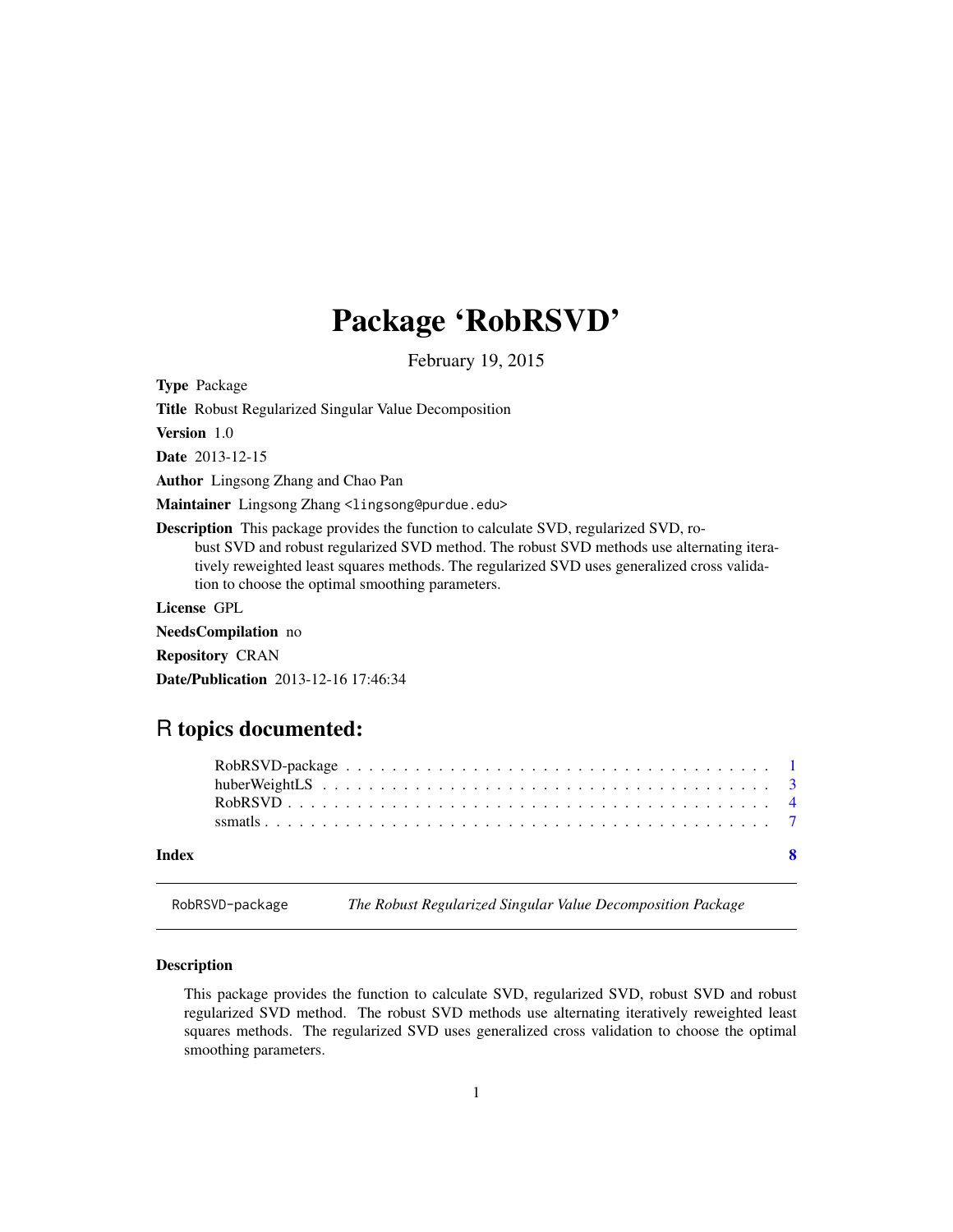# <span id="page-1-0"></span>Details

| Package: | RobRSVD    |
|----------|------------|
| Type:    | Package    |
| Version: | 1.0        |
| Date:    | 2013-12-15 |
| License: | GPL.       |

The most important function in this package is [RobRSVD](#page-3-1)

# Author(s)

Authors are Lingsong Zhang (lingsong@purdue.edu) and Chao Pan (panc@purdue.edu) Maintainer: Lingsong Zhang <lingsong@purdue.edu>

# References

Zhang, L., Shen, H., & Huang, J. Z. (2013). Robust regularized singular value decomposition with application to mortality data. The Annals of Applied Statistics, 7(3), 1540-1561.

# See Also

See also in [svd3dplot](#page-0-1)

# Examples

```
#generate a simulated data set, which is provided in Zhang et al (2013) AoAS paper.
u0<-log(10/9)*10^seq(0, 1, length=100)
v0<-sin(2*pi*seq(0, 1, length=100))/(1+1/pi)
s0<-773
data0<-s0*u0 %*% t(v0)
data<-data0+matrix(rnorm(10000, sd=20), nrow=100)
data[ceiling(10000*runif(50))]<-max(data0)+max(data0)*runif(50)
#the above provides random outlying cell simulation
#the svd calculation
data.svd<-RobRSVD(data, irobust=FALSE, uspar=0, vspar=0)
#the robsvd calculation
data.robsvd<-RobRSVD(data, irobust=TRUE, uspar=0, vspar=0)
#the ssvd calculation
data.ssvd<-RobRSVD(data, irobust=FALSE, iugcv=TRUE, ivgcv=TRUE)
#the robrsvd calculation
data.robrsvd<-RobRSVD(data, irobust=TRUE, iugcv=TRUE, ivgcv=TRUE)
#compare v's
plot(data.svd$v, type='l', ylab='V')
lines(data.robrsvd$v, col=2)
```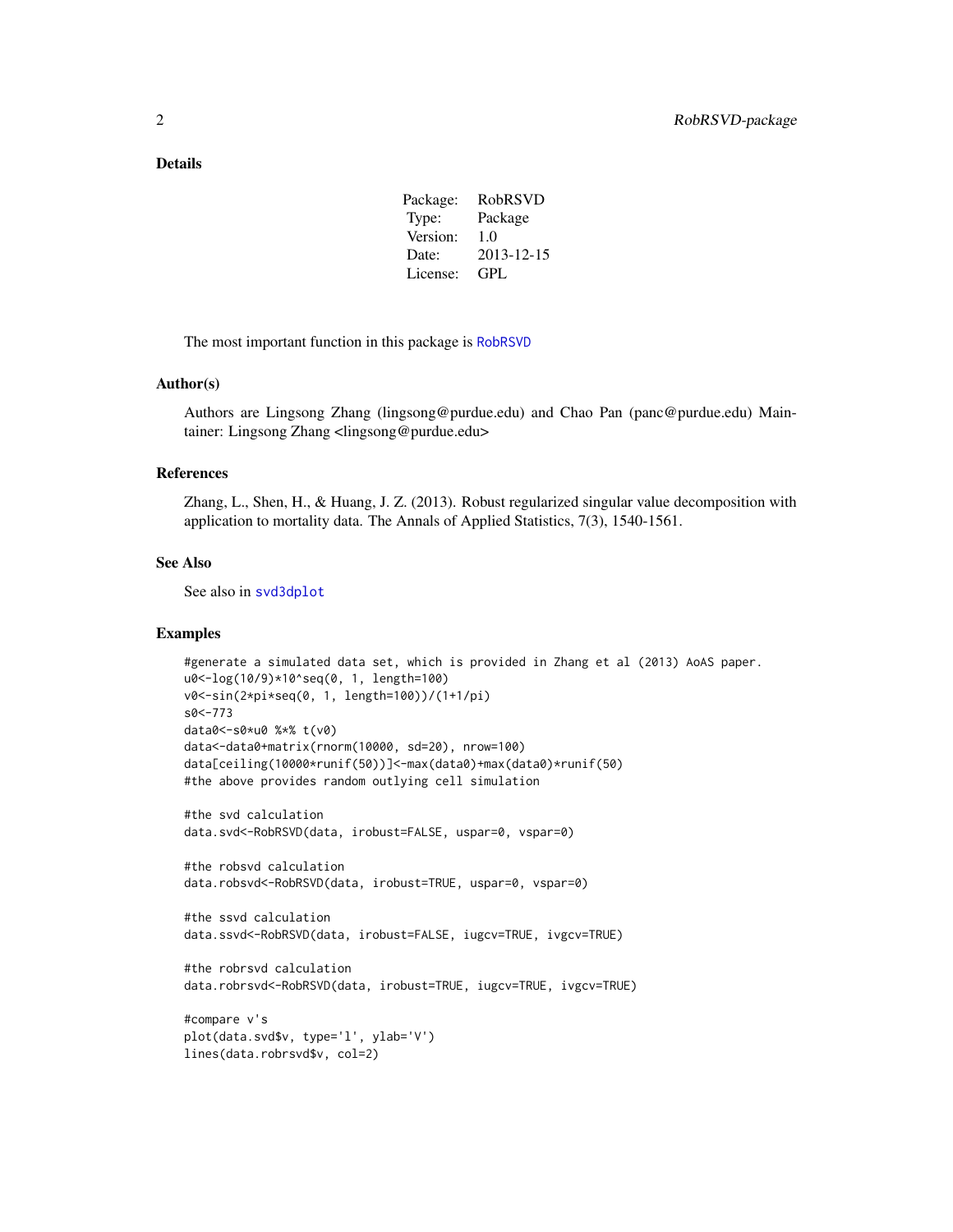# <span id="page-2-0"></span>huberWeightLS 3

```
lines(data.ssvd$v, col=6)
lines(data.robsvd$v, col=4)
#compare u's
plot(data.svd$u, type='l', ylab='U')
lines(data.robrsvd$u, col=2)
lines(data.ssvd$u, col=6)
lines(data.robsvd$u, col=4)
#compare approximation matrices
#app.svd=data.svd$s * data.svd$u %*% t(data.svd$v)
#app.ssvd=data.ssvd$s * data.ssvd$u %*% t(data.ssvd$v)
#app.robsvd=data.robsvd$s * data.robsvd$u %*% t(data.robsvd$v)
#app.robrsvd=data.robrsvd$s * data.robrsvd$u %*% t(data.robrsvd$v)
#par(mfrow=c(2, 2))
#persp(app.svd, main='SVD', theta=-45, phi=40, xlab='', ylab='', zlab='')
#persp(app.ssvd, main='Regularized SVD', theta=-45, phi=40, xlab='', ylab='', zlab='');
#persp(app.robsvd, main='Robust SVD', theta=-45, phi=40, xlab='', ylab='', zlab='');
#persp(app.robrsvd, main='RobRSVD', theta=-45, phi=40, xlab='', ylab='', zlab='');
#dev.off()
```
huberWeightLS *Huber's function*

# Description

This function provides the usual Huber's weight function in Robust estimation context. See Huber (1981) for details. Let  $\rho(x)$  be the usual Huber's function, this function is  $\rho'(x)/x$ , where  $\rho'(x)$  is the derivative of  $\rho(x)$ .

### Usage

huberWeightLS(data, k)

#### Arguments

| data | The input vector or matrix                                                                                           |
|------|----------------------------------------------------------------------------------------------------------------------|
| k    | The parameter to control robustness, the default value is 1.345, as suggested in<br>many Robust Statistics textbooks |

# Details

See details of the huber weights in iterative least squares in the references

# Value

the weight vector or matrix for Huber-type robust regression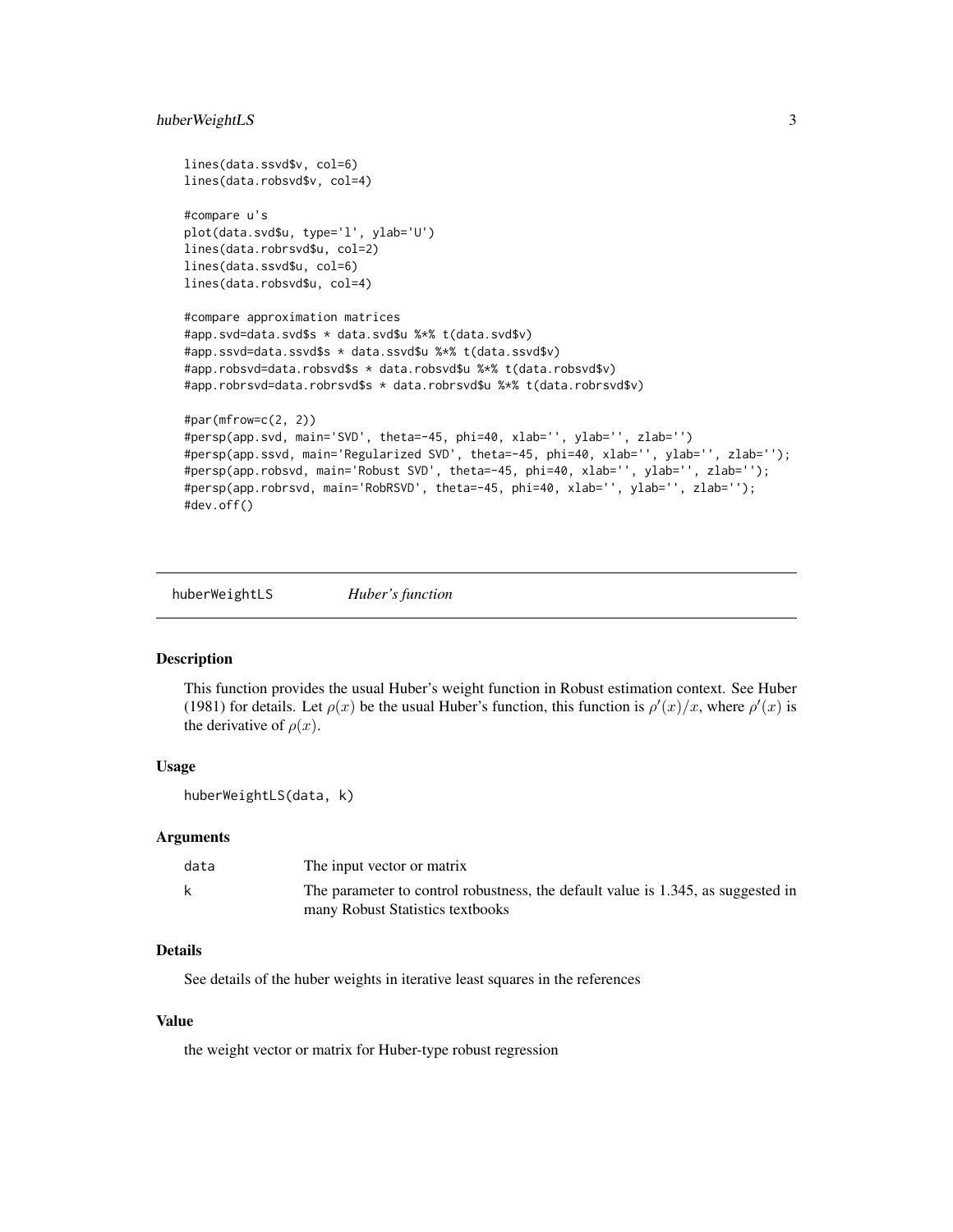# <span id="page-3-0"></span>Author(s)

Lingsong Zhang (lingsong@purdue.edu) and Chao Pan (panc@purdue.edu)

#### References

Huber, P. J. (1981). Robust statistics. Wiley series in probability and mathematical statistics.

# Examples

```
#generate a t distrbution matrix
x<-matrix(rt(100, 1), nrow=10)
```
#generate the huber weight matrix with k=1.345 y=huberWeightLS(x, k=1.345)

<span id="page-3-1"></span>

RobRSVD *Robust Regularized Singular Value Decomposition*

# Description

This function provides the Robust Regularized Singular Value Decomposition method based on Zhang, Shen and Huang (2013). We will return the first triplets: singular value, left and right singular vectors, for the first robust and regualrized SVD component.

# Usage

```
RobRSVD(data, irobust = F, huberk = 1.345, iinituv = F, inits, initu, initv,
niter = 1000, tol = 1e-05, istablize = T, uspar = 0, vspar = 0, iugcv = F,
ivgcv = F, usparmax = 10000, usparmin = 1e-10, nuspar = 14, iloguspar = T,
vsparmax = 10000, vsparmin = 1e-10, nvspar = 14, ilogvspar = T)
```
#### Arguments

| data    | The input data.                                                                                                |
|---------|----------------------------------------------------------------------------------------------------------------|
| irobust | A logical value. TRUE means a robust method is used. FALSE (default) means<br>non-robust method is used.       |
| huberk  | The Huber robustness parameter. The default value is 1.345, as suggested in<br>many Robust Statistics textbook |
| iinituv | A logical value. TRUE means initial value of s, u, and v will be provided.                                     |
| inits   | The initial value for s                                                                                        |
| initu   | The initial value for u                                                                                        |
| inity   | The initial value for y                                                                                        |
| niter   | The largest possible iteration number. The default value is set to be 1000.                                    |
| tol     | The tolerance for numberical zero. The default value is 1e-5                                                   |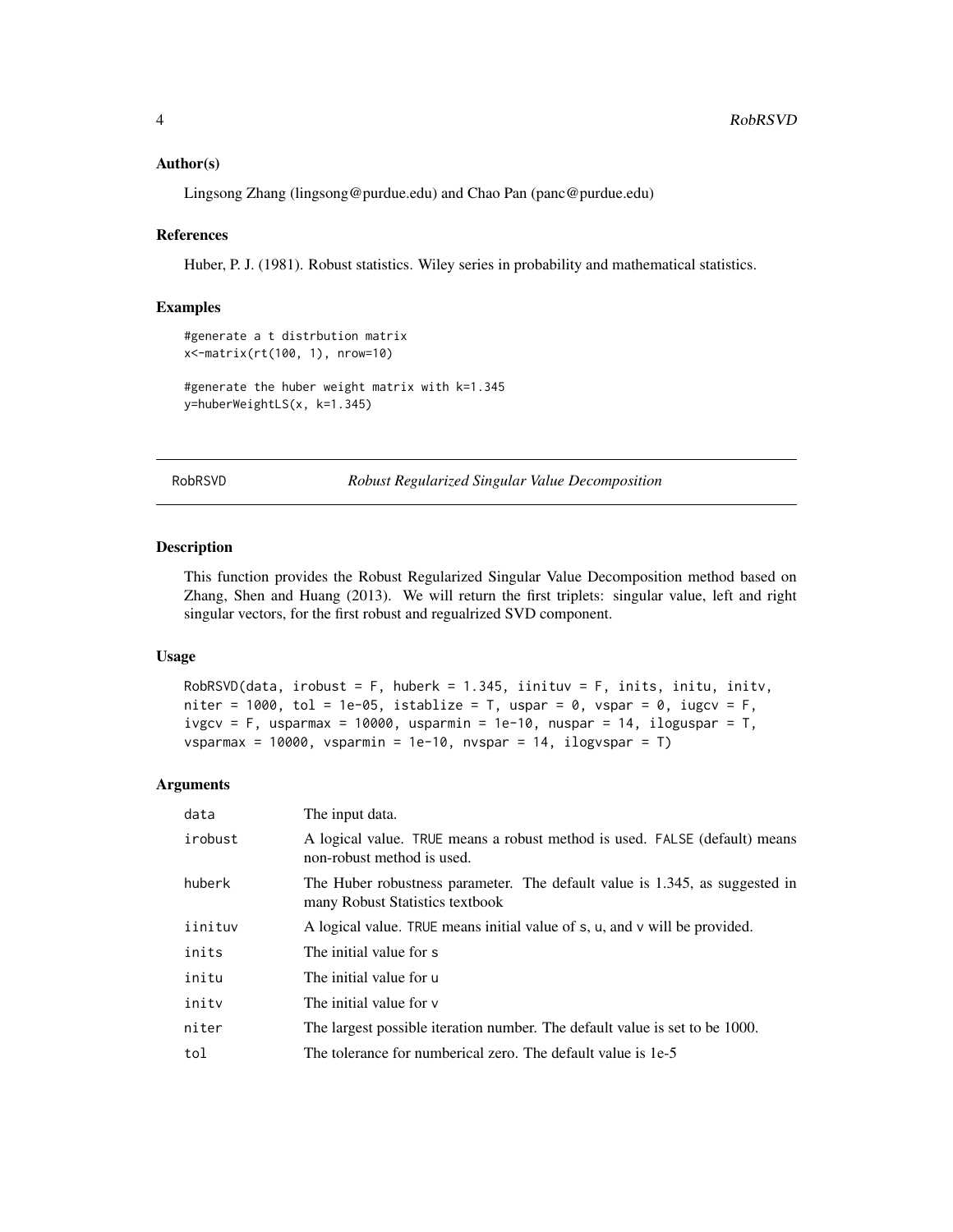| RobRSVD |  |
|---------|--|
|         |  |

| istablize | A logical value. TRUE means that before applying RobRSVD method, we will<br>normalized the data. FALSE means that no normalization will be used.                                  |
|-----------|-----------------------------------------------------------------------------------------------------------------------------------------------------------------------------------|
| uspar     | A specified smoothing parameter for u                                                                                                                                             |
| vspar     | A specified smoothing parameter for v                                                                                                                                             |
| iugcv     | A logical value. TRUE means that the program will use GCV to choose optimal<br>smoothing parameter for u. Otherwise, it will either use 0 or the parameter<br>specified in uspar. |
| ivgcv     | A logical value. TRUE means that the program will use GCV to choose optimal<br>smoothing parameter for v. Otherwise, it will either use 0 or the parameter<br>specified in vspar. |
| usparmax  | When iugcv is TRUE, this one is to specify the largest possible smoothing pa-<br>rameter for u.                                                                                   |
| usparmin  | When iugcv is TRUE, this one is to specify the smallest possible smoothing<br>parameter for u.                                                                                    |
| nuspar    | When iugcv is TRUE, this one is to specify number of possible smoothing pa-<br>rameters for u.                                                                                    |
| iloguspar | A logical value. When iugcv is TRUE, this one is to specify whether the equal<br>spaced interval is defined in log-scale (if TRUE) or the original scale (if FALSE),<br>for u.    |
| vsparmax  | When ivgcv is TRUE, this one is to specify the largest possible smoothing pa-<br>rameter for v.                                                                                   |
| vsparmin  | When ivgcv is TRUE, this one is to specify the smallest possible smoothing<br>parameter for v.                                                                                    |
| nvspar    | When ivgcv is TRUE, this one is to specify number of possible smoothing pa-<br>rameters for v.                                                                                    |
| ilogvspar | A logical value. When ivgcv is TRUE, this one is to specify whether the equal<br>spaced interval is defined in log-scale (if TRUE) or the original scale (if FALSE),<br>for v.    |

# Details

This program applied alternating regression technique to estimate singular value decomposition. The usual least squares for regular SVD is replaced by the iterative reweighted least squares to achieve robustness.

# Value

A list contains the following fields

| S       | The singular value                                                                       |
|---------|------------------------------------------------------------------------------------------|
| u       | The left singular vector, or singular column                                             |
| ν       | The right singular vector, or singular row                                               |
| diagout | A list of diagnosis measures, which include ugcvscore, vgcvscore, ugcvmat<br>and vgcvmat |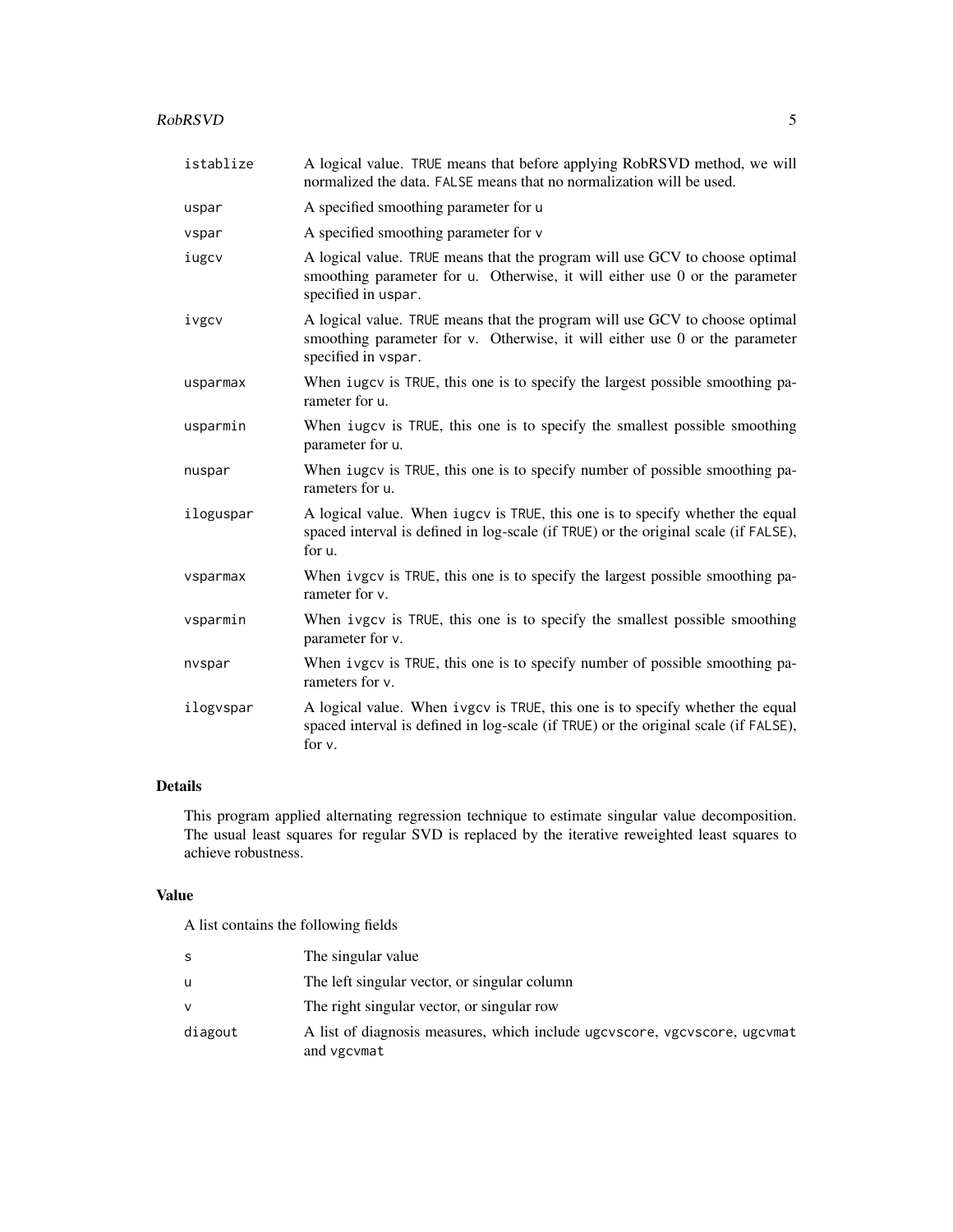# <span id="page-5-0"></span>Author(s)

Lingsong Zhang (lingsong@purdue.edu) and Chao Pan (panc@purdue.edu)

#### References

Zhang, L., Shen, H., & Huang, J. Z. (2013). Robust regularized singular value decomposition with application to mortality data. The Annals of Applied Statistics, 7(3), 1540-1561.

### See Also

See Also as [svd](#page-0-1), [svd3dplot](#page-0-1)

#### Examples

```
#generate a simulated data set, which is provided in Zhang et al (2013) AoAS paper.
u0<-log(10/9)*10^seq(0, 1, length=100)
v0<-sin(2*pi*seq(0, 1, length=100))/(1+1/pi)
s0<-773
data0<-s0*u0 %*% t(v0)
data<-data0+matrix(rnorm(10000, sd=20), nrow=100)
data[ceiling(10000*runif(50))]<-max(data0)+max(data0)*runif(50)
#the above provides random outlying cell simulation
#the svd calculation
data.svd<-RobRSVD(data, irobust=FALSE, uspar=0, vspar=0)
#the robsvd calculation
data.robsvd<-RobRSVD(data, irobust=TRUE, uspar=0, vspar=0)
#the ssvd calculation
data.ssvd<-RobRSVD(data, irobust=FALSE, iugcv=TRUE, ivgcv=TRUE)
#the robrsvd calculation
data.robrsvd<-RobRSVD(data, irobust=TRUE, iugcv=TRUE, ivgcv=TRUE)
#compare v's
plot(data.svd$v, type='l', ylab='V')
lines(data.robrsvd$v, col=2)
lines(data.ssvd$v, col=6)
lines(data.robsvd$v, col=4)
#compare u's
plot(data.svd$u, type='l', ylab='U')
lines(data.robrsvd$u, col=2)
lines(data.ssvd$u, col=6)
```

```
lines(data.robsvd$u, col=4)
```

```
#compare approximation matrices
#app.svd=data.svd$s * data.svd$u %*% t(data.svd$v)
#app.ssvd=data.ssvd$s * data.ssvd$u %*% t(data.ssvd$v)
#app.robsvd=data.robsvd$s * data.robsvd$u %*% t(data.robsvd$v)
#app.robrsvd=data.robrsvd$s * data.robrsvd$u %*% t(data.robrsvd$v)
```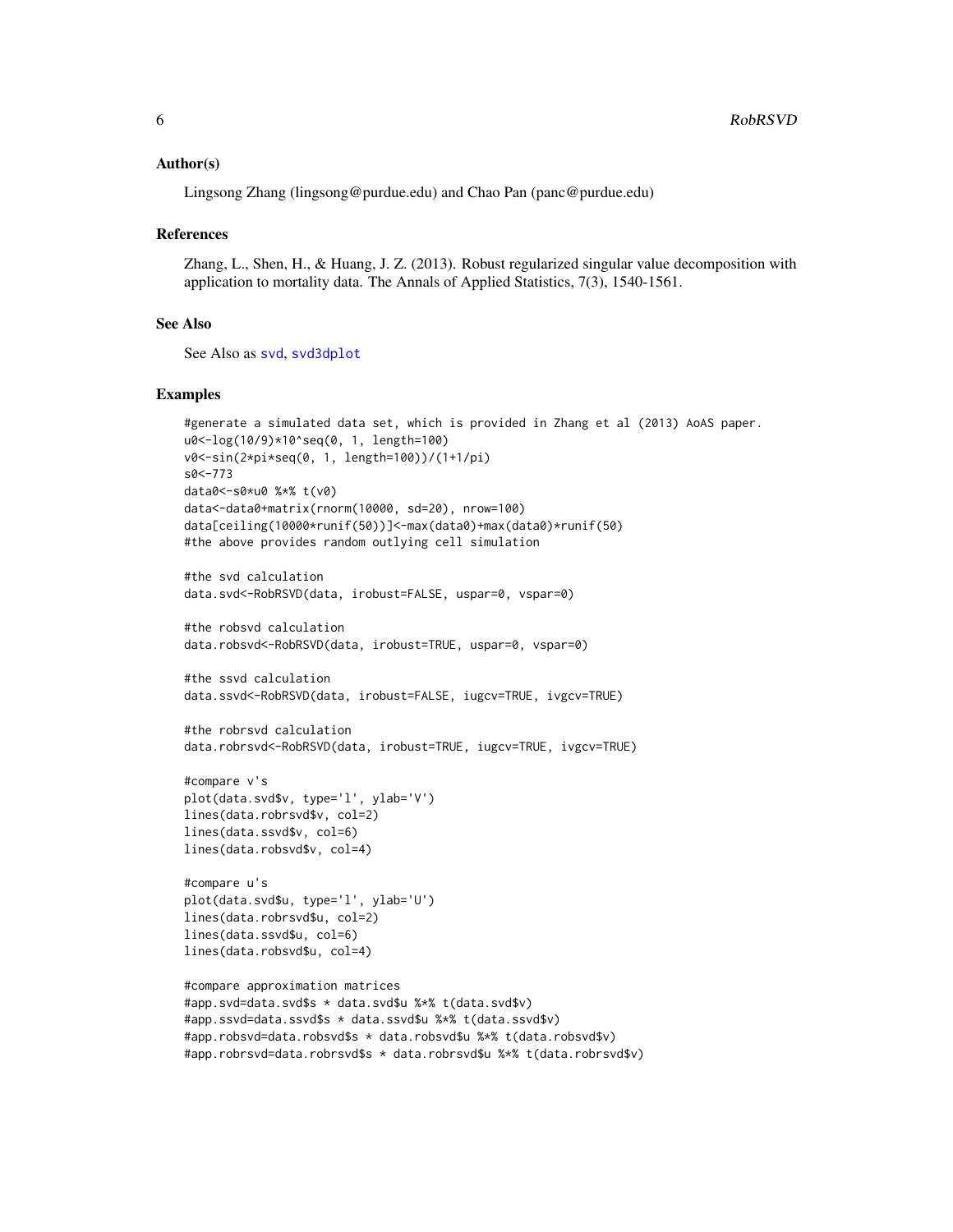#### <span id="page-6-0"></span> $s$ ssmatls  $\sim$  7

```
#par(mfrow=c(2, 2))
#persp(app.svd, main='SVD', theta=-45, phi=40, xlab='', ylab='', zlab='')
#persp(app.ssvd, main='Regularized SVD', theta=-45, phi=40, xlab='', ylab='', zlab='');
#persp(app.robsvd, main='Robust SVD', theta=-45, phi=40, xlab='', ylab='', zlab='');
#persp(app.robrsvd, main='RobRSVD', theta=-45, phi=40, xlab='', ylab='', zlab='');
#dev.off()
```
# ssmatls *The smoothing spline matrix*

# Description

This function returns the smoothing matrix based on cubic smoothing spline method

#### Usage

ssmatls(n)

### Arguments

n the number of (equally spaced) grid

### Details

This function is based on Green and Silverman (1994) smoothing spline technique

#### Value

A smoothing matrix based on smoothing spline method

# Author(s)

Lingsong Zhang (lingsong@purdue.edu) Chao Pan (panc@purdue.edu)

# References

Green, P. J., & Silverman, B. W. (1994). Nonparametric regression and generalized linear models: a roughness penalty approach (pp. 12-27). London: Chapman & Hall.

#### See Also

See Also as [smooth.spline](#page-0-1)

# Examples

```
#set the number of grid
n<-100
#calculate the smoothing matrix
g<-ssmatls(n)
```